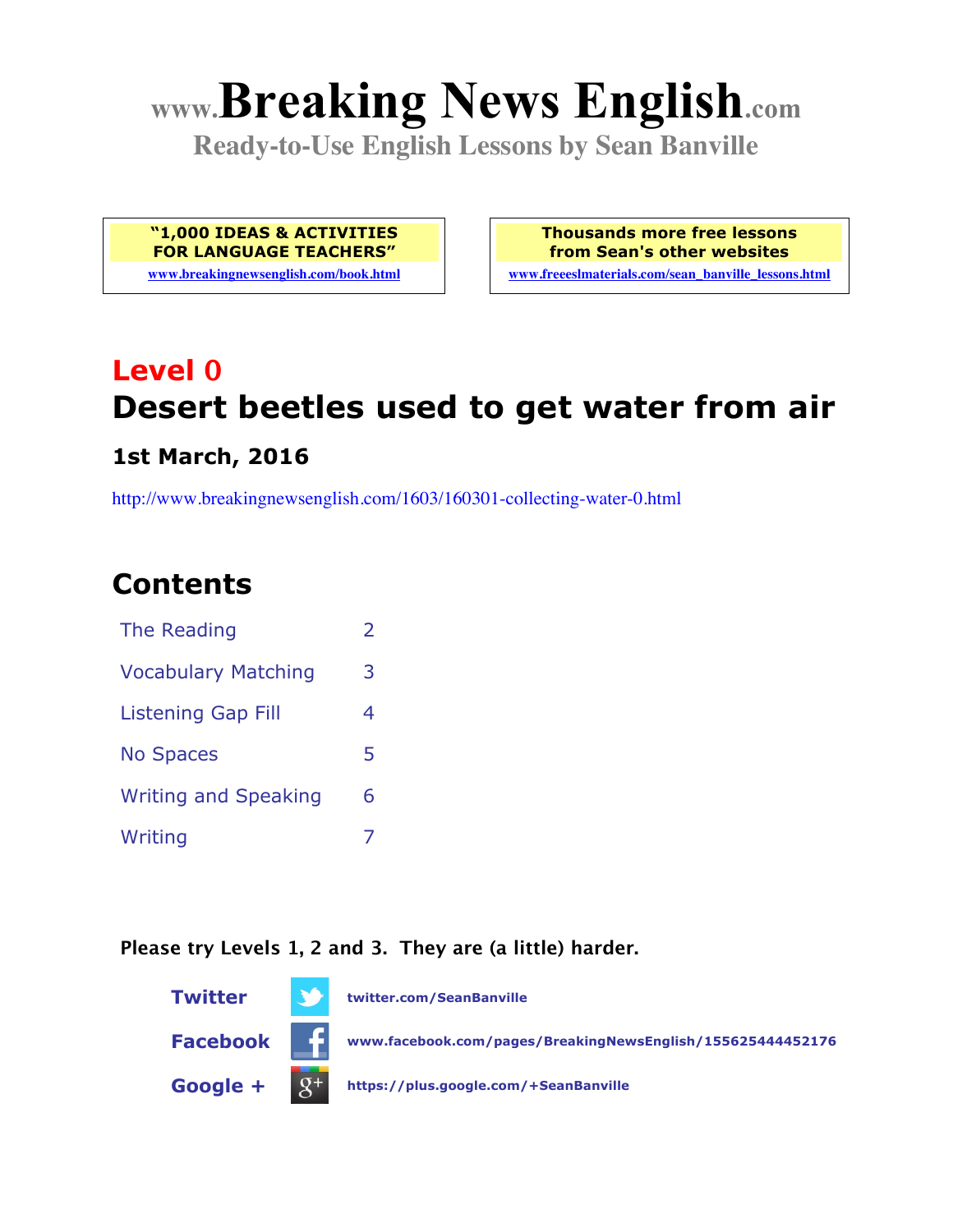### **THE READING**

From http://www.breakingnewsenglish.com/1603/160301-collecting-water.html

Scientists have found a new way to get water. It is a material that gets water from the air. They got the idea from a desert beetle. The beetle can live in very dry deserts. Its shell is covered in bumps. These collect drops of water from the air. Scientists will now make their own materials to get water from the air.

This technology could help us. It could help power plants, heating and air conditioning. Power plants quickly change steam to water. The new technology could help make this happen faster. A scientist wants to see more new technology from nature. She said everybody is excited about "bio" materials research.

Sources: http://www.**pulseheadlines.com**/scientists-developed-material-water-air/18647/ http://www.**natureworldnews.com**/articles/20230/20160326/desert-beetles-cacti-inspire-newwater-harvesting-techniques.htm http://www.**mnn.com**/green-tech/research-innovations/blogs/scientists-steal-designs-nature-newwater-collecting-material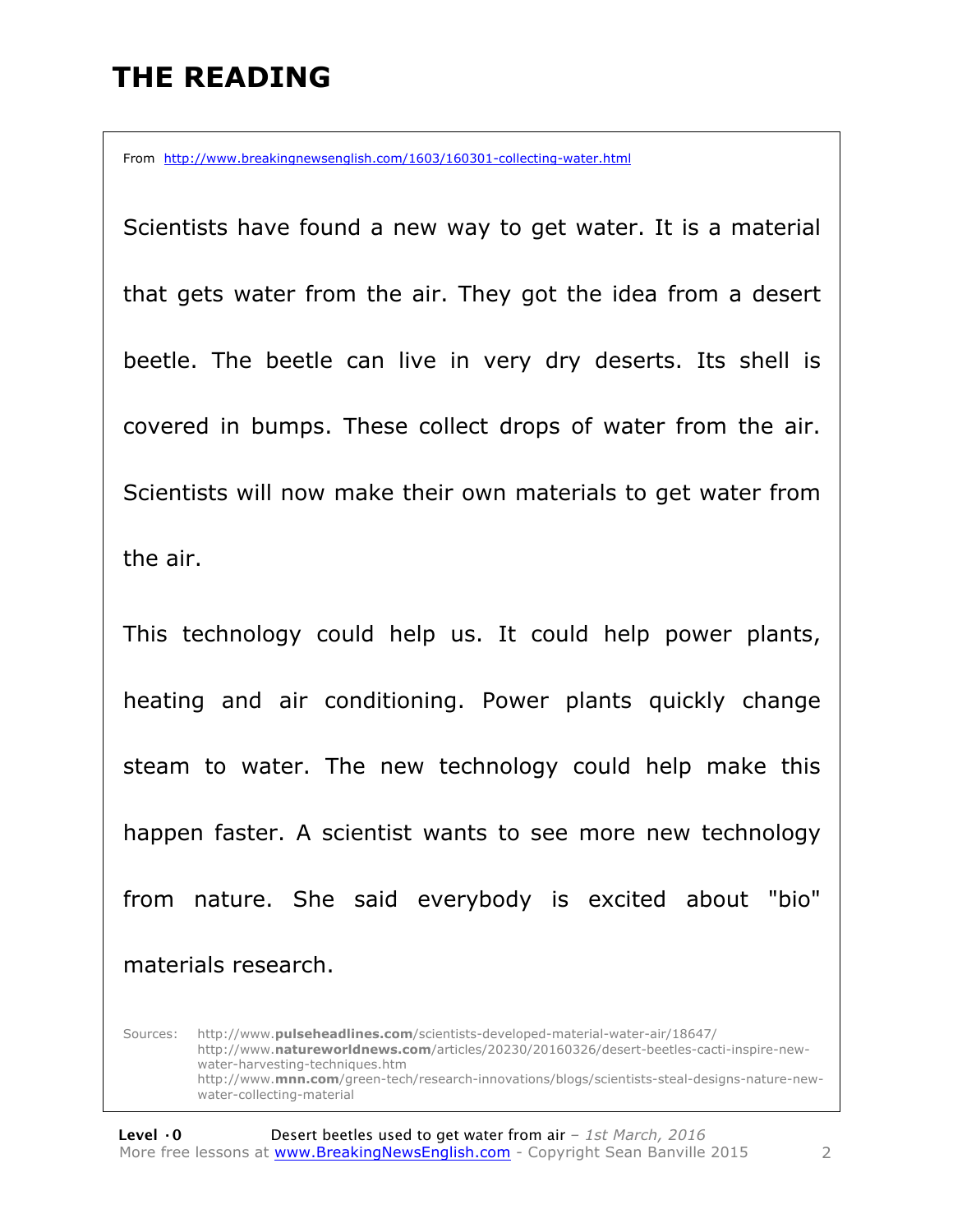### **VOCABULARY MATCHING**

From http://www.breakingnewsenglish.com/1603/160301-collecting-water.html

#### **PARAGRAPH ONE:**

| 1. | Scientists have found a     | a.             | in bumps                |
|----|-----------------------------|----------------|-------------------------|
| 2. | It is a material that       | b.             | their own materials     |
| 3. | They got the idea           | $\mathsf{C}$ . | gets water from the air |
| 4. | The beetle can live in very | d.             | from the air            |
| 5. | Its shell is covered        | e.             | from a desert beetle    |
| 6. | drops of                    | f.             | dry deserts             |
| 7. | Scientists will now make    | g.             | water                   |
| 8. | get water                   | h.             | new way                 |

#### **PARAGRAPH TWO:**

| 1. | This technology could   | a.            | technology   |
|----|-------------------------|---------------|--------------|
| 2. | It could help power     | b.            | conditioning |
| 3. | heating and air         | $C_{\bullet}$ | is excited   |
| 4. | quickly change steam    | d.            | plants       |
| 5. | new                     | e.            | from nature  |
| 6. | help make this happen   | f.            | help us      |
| 7. | see more new technology | g.            | faster       |
| 8. | She said everybody      | h.            | to water     |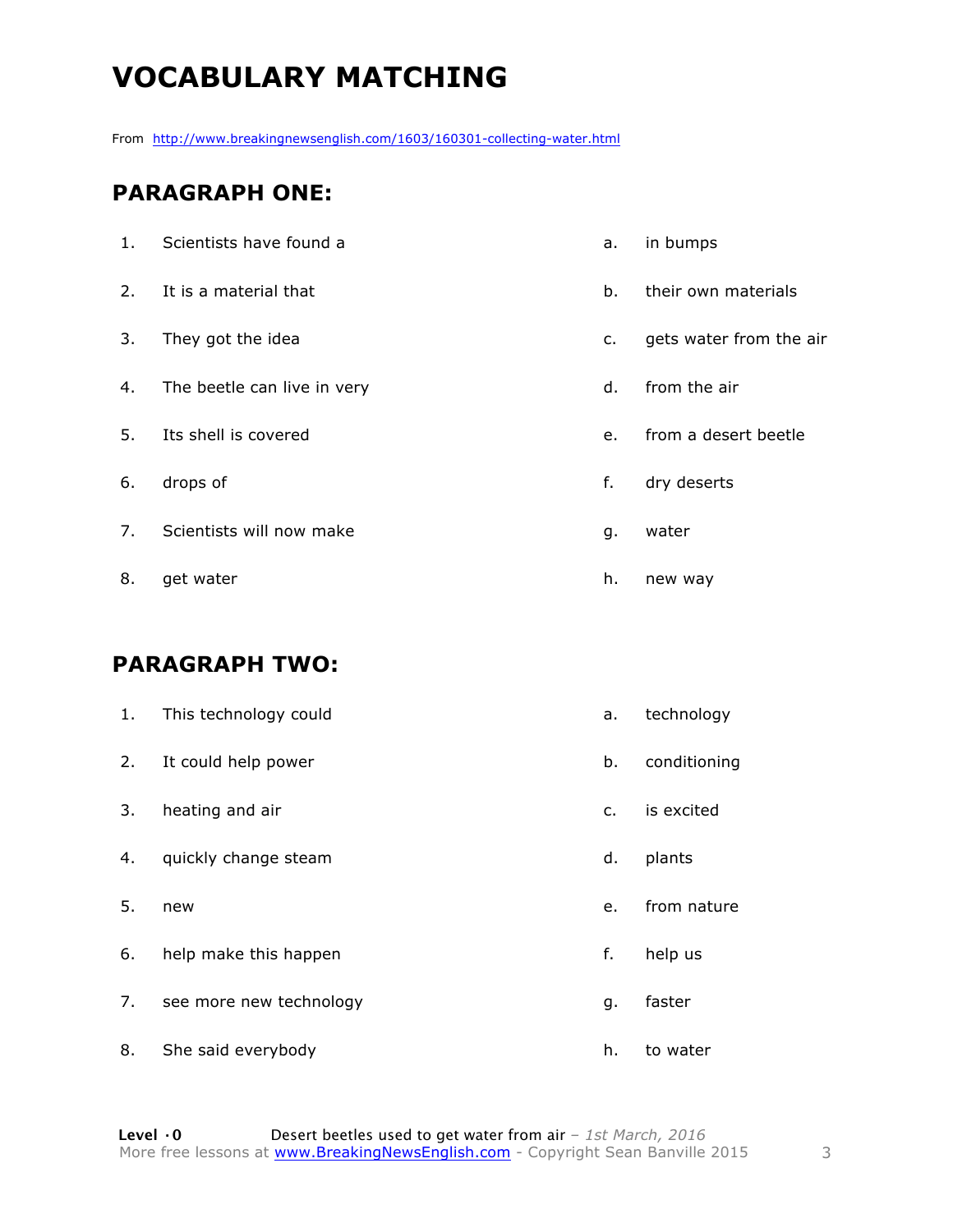### **LISTEN AND FILL IN THE GAPS**

From http://www.breakingnewsenglish.com/1603/160301-collecting-water.html

|                                                                | Scientists have (1) _________________________ way to get water. It    |  |  |
|----------------------------------------------------------------|-----------------------------------------------------------------------|--|--|
|                                                                | is a material that gets water $(2)$ ________________________. They    |  |  |
|                                                                |                                                                       |  |  |
|                                                                | live in very dry deserts. Its shell is covered                        |  |  |
|                                                                |                                                                       |  |  |
|                                                                | water from the air. Scientists will now make their                    |  |  |
|                                                                |                                                                       |  |  |
|                                                                | This technology could help us. (7) __________________________ power   |  |  |
|                                                                | plants, heating and (8) ______________________. Power plants          |  |  |
|                                                                | quickly change (9) _________________________. The new technology      |  |  |
|                                                                | could help (10) ___________________________ faster. A scientist wants |  |  |
|                                                                | to (11) ___________________________ technology from nature. She said  |  |  |
| everybody is excited about "bio" (12) _______________________. |                                                                       |  |  |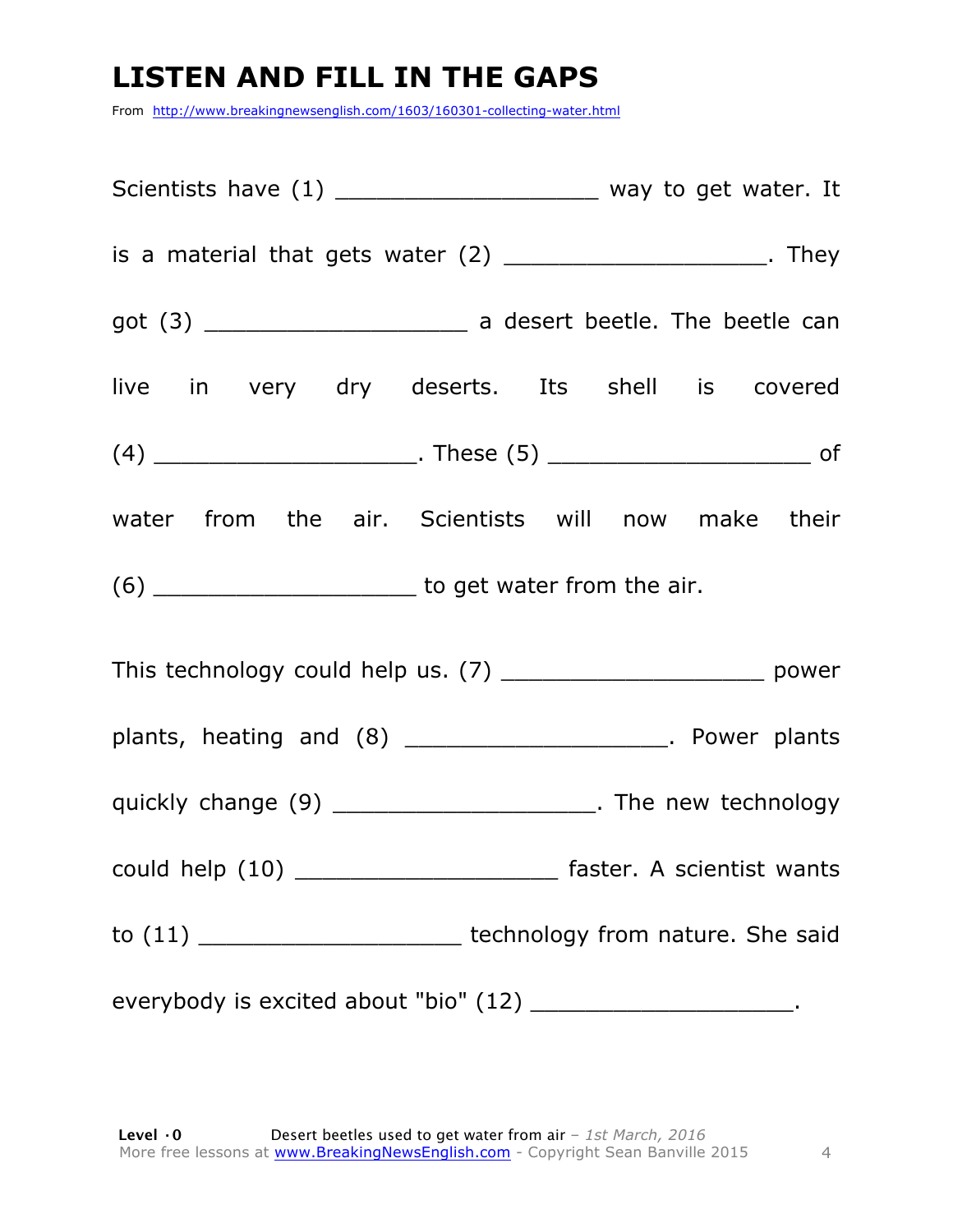### **PUT A SLASH ( / )WHERE THE SPACES ARE**

From http://www.breakingnewsenglish.com/1603/160301-collecting-water.html

Scientistshavefoundanewwaytogetwater.Itisamaterialthatgetswat

erfromtheair.Theygottheideafromadesertbeetle.Thebeetlecanlivein

verydrydeserts.Itsshelliscoveredinbumps.Thesecollectdropsofwate

rfromtheair.Scientistswillnowmaketheirownmaterialstogetwaterfro

mtheair.Thistechnologycouldhelpus.Itcouldhelppowerplants,heatin

gandairconditioning.Powerplantsquicklychangesteamtowater.Then

ewtechnologycouldhelpmakethishappenfaster.Ascientistwantstose

emorenewtechnologyfromnature.Shesaideverybodyisexcitedabout

"bio"materialsresearch.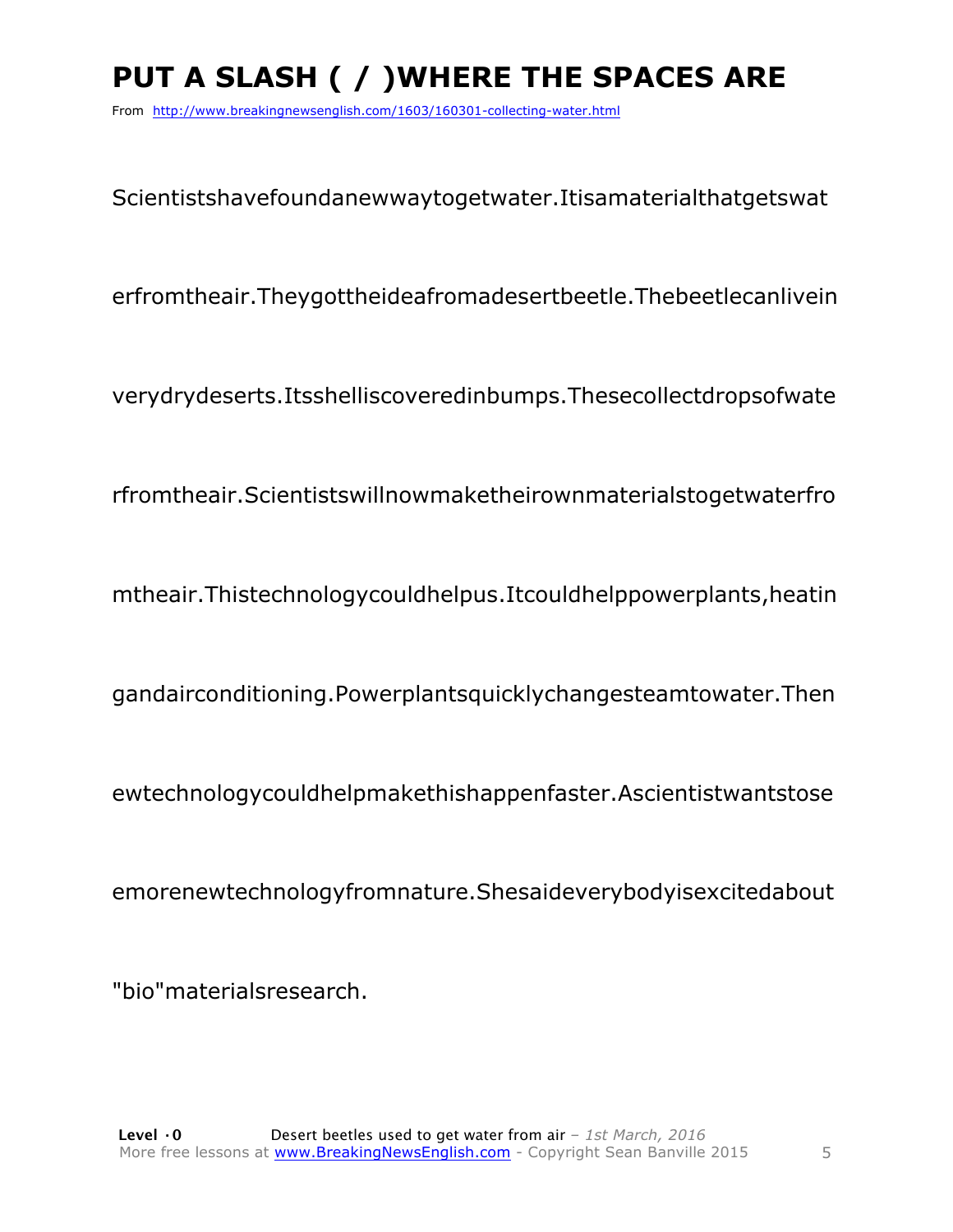### **WRITE QUESTIONS & ASK YOUR PARTNER(S)**

Student A: Do not show these to your speaking partner(s).

| a) |  |  |
|----|--|--|
| b) |  |  |
| c) |  |  |
| d) |  |  |
| e) |  |  |
| f) |  |  |
|    |  |  |

*Desert beetles used to get water from air – 1st March, 2016* More free lessons at www.BreakingNewsEnglish.com

### **WRITE QUESTIONS & ASK YOUR PARTNER(S)**

-----------------------------------------------------------------------------

Student B: Do not show these to your speaking partner(s).

| a) |  |  |
|----|--|--|
| b) |  |  |
| c) |  |  |
| d) |  |  |
| e) |  |  |
| f) |  |  |
|    |  |  |